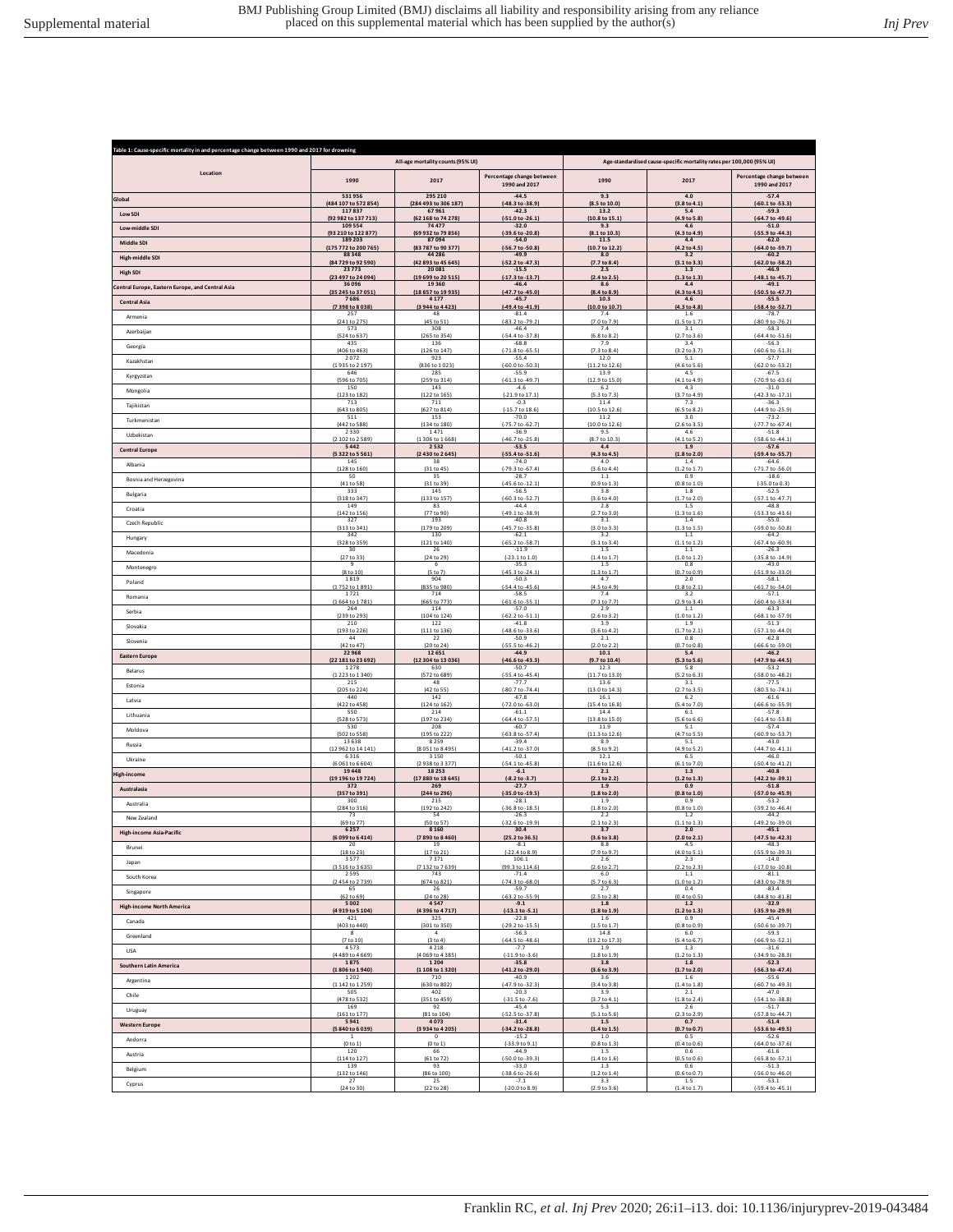|                                  | All-age mortality counts (95% UI) |                          |                                                   | Age-standardised cause-specific mortality rates per 100,000 (95% UI) |                                     |                                            |  |
|----------------------------------|-----------------------------------|--------------------------|---------------------------------------------------|----------------------------------------------------------------------|-------------------------------------|--------------------------------------------|--|
| Location                         | 1990                              | 2017                     | Percentage change between<br>1990 and 2017        | 1990                                                                 | 2017                                | Percentage change between<br>1990 and 2017 |  |
| Denmark                          | 47                                | 34                       | $-26.8$                                           | 0.9                                                                  | 0.5                                 | $-46.4$                                    |  |
|                                  | (44 to 50)                        | (32 to 37)               | $[-33.6 \text{ to } -19.4]$                       | $(0.8 \text{ to } 1.0)$                                              | (0.4 to 0.5)                        | (-52.4 to -39.9)                           |  |
| Finland                          | 173                               | 116                      | $-32.6$                                           | 3.1                                                                  | 1.5                                 | $-50.8$                                    |  |
|                                  | (165 to 181                       | (107 to 127              | $(-38.9 to -25.5)$                                | (2.9 to 3.2)                                                         | (1.4 to 1.6)                        | $(-55.4 \text{ to } -45.6)$                |  |
| France                           | 1135                              | 1042                     | $-8.2$                                            | 1.8                                                                  | 1.2                                 | $-34.7$                                    |  |
|                                  | (1092 to 1 180)                   | (972 to 1 112)           | $(-15.0 to -0.9)$                                 | (1.8 to 1.9)                                                         | (1.1 to 1.3)                        | $(-40.1 to -29.0)$                         |  |
| Germany                          | 1041                              | 553                      | $-46.9$                                           | 1.4                                                                  | 0.5                                 | $-63.2$                                    |  |
|                                  | (998 to 1089)                     | (498 to 617)             | (-52.6 to -40.3)                                  | (1.3 to 1.5)                                                         | (0.5 to 0.6)                        | (-67.7 to -58.3)                           |  |
| Greece                           | 283<br>(272 to 294)               | 359                      | 27.0<br>(17.1 to 37.7)                            | 2.3<br>(2.2 to 2.4)                                                  | 2.1<br>(2.0 to 2.3)                 | $-9.1$<br>$(-16.6 \text{ to } -1.1)$       |  |
| Iceland                          | $\bf{4}$                          | (333 to 385)<br>$\bf{4}$ | $-12.7$                                           | $1.6\,$                                                              | 0.9                                 | $-41.0$                                    |  |
| Ireland                          | (4 to 4)                          | (3 to 4)                 | $[-21.4 \text{ to } -3.5]$                        | (1.5 to 1.7)                                                         | (0.9 to 1.0)                        | (-47.4 to -34.2)                           |  |
|                                  | 75                                | 45                       | $-40.0$                                           | 2.0                                                                  | 0.8                                 | $-59.8$                                    |  |
| Israel                           | (71 to 79)                        | (40 to 49)               | (-46.8 to -33.4)                                  | (1.9 to 2.2)                                                         | (0.7 to 0.9)                        | (-64.5 to -55.1)                           |  |
|                                  | 72                                | 53                       | $-26.5$                                           | 1.4                                                                  | 0.6                                 | $-60.2$                                    |  |
| Italy                            | (68 to 77)                        | (49 to 58)               | $(-34.0 to -18.0)$                                | (1.4 to 1.5)                                                         | (0.5 to 0.6)                        | $(-64.2 \text{ to } -55.5)$                |  |
|                                  | 683                               | 437                      | $-36.1$                                           | 1.1                                                                  | 0.6                                 | $-48.8$                                    |  |
| Luxembourg                       | (657 to 710)                      | (406 to 468)             | $(-41.5 to -30.6)$                                | (1.1 to 1.2)                                                         | (0.5 to 0.6)                        | $(-53.6 \text{ to } -43.7)$                |  |
|                                  | $\bf{4}$                          | $\mathbf 3$              | $-23.8$                                           | 1.1                                                                  | 0.5                                 | $-56.4$                                    |  |
| Malta                            | [4 to 5]                          | (3 to 4)                 | $(-33.3 to -12.9)$                                | $(1.0 \text{ to } 1.1)$                                              | (0.4 to 0.5)                        | (-62.2 to -50.0)                           |  |
|                                  | 5                                 | 5                        | 1.5                                               | 1.2                                                                  | 0.9                                 | $-29.3$                                    |  |
| Netherlands                      | (4 to 5)                          | (4 to 5)                 | $(-8.0 to 12.0)$                                  | (1.1 to 1.3)                                                         | (0.8 to 1.0)                        | $(-36.4 to -20.8)$                         |  |
|                                  | 134                               | 108                      | $-19.6$                                           | 1.0                                                                  | 0.5                                 | $-50.5$                                    |  |
|                                  | (125 to 145)                      | (100 to 116)             | $(-27.5 to -11.2)$                                | (0.9 to 1.1)                                                         | (0.5 to 0.5)                        | (-56.9 to -44.0)                           |  |
|                                  | 94                                | 56                       | $-39.6$                                           | 2.1                                                                  | 0.9                                 | $-58.5$                                    |  |
| Norway                           | (91 to 96)                        | (54 to 59)               | (-42.7 to -36.5)                                  | (2.0 to 2.1)                                                         | (0.8 to 0.9)                        | (-61.0 to -56.3)                           |  |
|                                  | 257                               | 121                      | $-52.9$                                           | 2.6                                                                  | 0.8                                 | $-69.9$                                    |  |
| Portugal                         | (243 to 270)                      | (112 to 130)             | $(-57.3 to -48.5)$                                | (2.4 to 2.8)                                                         | (0.7 to 0.9)                        | $(-73.3 to -66.3)$                         |  |
|                                  | 922                               | 452                      | $-51.0$                                           | 2.2                                                                  | 0.7                                 | $-66.2$                                    |  |
| Spain                            | (888 to 957                       | (421 to 485)             | $(-54.7 to -46.7)$                                | [2.1 to 2.3]                                                         | (0.7 to 0.8                         | $(-69.1 to -63.2)$                         |  |
|                                  | 142                               | 109                      | $-23.4$                                           | 1.4                                                                  | 0.8                                 | $-43.5$                                    |  |
| Sweden                           | (136 to 148                       | (102 to 116)             | $(-28.8 to -17.6)$<br>$-42.4$                     | (1.3 to 1.5)                                                         | (0.7 to 0.8)<br>0.5                 | (-47.7 to -38.8)<br>$-60.6$                |  |
| Switzerland                      | 91<br>(86 to 97)                  | 52<br>(48 to 57)         | $[-48.4 \text{ to } -36.1]$                       | 1.3<br>(1.2 to 1.4)                                                  | (0.5 to 0.6)                        | $(-65.2 \text{ to } -55.5)$                |  |
| United Kingdom                   | 488                               | 335                      | $-31.3$                                           | 0.8                                                                  | 0.4                                 | $-45.4$                                    |  |
|                                  | (480 to 498)                      | (327 to 343)             | $[-33.5 \text{ to } -29.3]$                       | (0.8 to 0.8)                                                         | (0.4 to 0.5)                        | $(-47.4 \text{ to } -43.5)$                |  |
| atin America and Caribbean       | 26 632                            | 17345                    | $-34.9$                                           | 6.6                                                                  | 3.0                                 | $-55.1$                                    |  |
|                                  | (25 719 to 27 322)                | (16 888 to 17 799)       | (-37.2 to -32.3)                                  | (6.4 to 6.8)                                                         | (2.9 to 3.1)                        | (-56.7 to -53.5)                           |  |
| <b>Andean Latin America</b>      | 3 1 2 5                           | 1920                     | $-38.6$                                           | 7.7                                                                  | 3.2                                 | $-58.9$                                    |  |
|                                  | (2827 to 3407)                    | (1730 to 2124)           | (-46.4 to -29.5)                                  | (7.1 to 8.3)                                                         | $(2.9 \text{ to } 3.5)$             | (-63.7 to -53.4                            |  |
| Bolivia                          | 836                               | 429                      | $-48.6$                                           | 11.7                                                                 | 3.9                                 | $-66.5$                                    |  |
|                                  | (657 to 1008)                     | (312 to 529)             | $(-64.3 to -31.2)$                                | (9.6 to 13.6)                                                        | (2.9 to 4.8)                        | $(-75.1 to -56.6)$                         |  |
| Ecuador                          | 706                               | 645                      | $-8.6$                                            | 7.3                                                                  | 3.9                                 | $-46.1$                                    |  |
|                                  | (669 to 745)                      | (577 to 724)             | $(-19.6 \text{ to } 4.5)$                         | (7.0 to 7.6)                                                         | (3.5 to 4.4)                        | (-52.3 to -38.8)                           |  |
| Peru                             | 1584                              | 846                      | $-46.6$                                           | 6.7                                                                  | 2.6                                 | $-61.5$                                    |  |
|                                  | (1391 to 1805)                    | (708 to 994)             | (-57.0 to -33.9)                                  | (6.0 to 7.4)                                                         | (2.2 to 3.0)                        | (-68.4 to -53.2)                           |  |
| Caribbean                        | 2761                              | 1889                     | $-31.6$                                           | 7.5                                                                  | 4.2                                 | $-44.7$                                    |  |
| Antigua and Barbuda              | (2403 to 3106)                    | (1681 to 2115)           | $(-40.4 to -20.8)$                                | (6.6 to 8.4)                                                         | (3.7 to 4.7)                        | $(-51.7 to -35.8)$                         |  |
|                                  | $\ddot{\bf 4}$                    | $\ddot{\bf 4}$           | 5.8                                               | 7.0                                                                  | 5.0                                 | $-29.2$                                    |  |
|                                  | (4 to 5)                          | (4 to 5)                 | $(-7.1 to 21.6)$                                  | (6.5 to 7.6)                                                         | (4.4 to 5.6)                        | $(-38.0 \text{ to } -18.1)$                |  |
| The Bahamas                      | 23<br>(21 to 24)                  | 26<br>(23 to 29)         | 14.7<br>(0.0 to 30.3)                             | 9.1<br>(8.4 to 9.7)                                                  | 6.7                                 | $-25.7$<br>$(-34.7)$ to $-16.4$ ]          |  |
| Barbados                         | 15                                | 11                       | $-25.7$                                           | 5.8                                                                  | (6.0 to 7.5)<br>3.6                 | $-38.5$                                    |  |
| Belize                           | (14 to 16)                        | (10 to 13)               | $(-35.7 to -15.3)$                                | (5.4 to 6.2)                                                         | (3.2 to 4.0)                        | $(-46.8 to -29.8)$                         |  |
|                                  | $17\,$                            | 26                       | 53.0                                              | 8.3                                                                  | 6.6                                 | $-20.5$                                    |  |
| Bermuda                          | (15 to 19)                        | (23 to 28)               | (33.3 to 74.4)                                    | (7.6 to 9.1)                                                         | (6.0 to 7.1                         | $(-29.5 \text{ to } -10.4)$                |  |
|                                  | $\sqrt{4}$                        | $\overline{2}$           | $-48.9$                                           | 7.2                                                                  | 2.9                                 | $-60.3$                                    |  |
| Cuba                             | (4 to 5)                          | (2 to 2)                 | (-54.4 to -42.6)                                  | (6.7 to 7.8)                                                         | (2.6 to 3.2)                        | $(-65.1 to -55.0)$                         |  |
|                                  | 529                               | 309                      | $-41.6$                                           | 4.8                                                                  | 2.5                                 | $-48.9$                                    |  |
| Dominica                         | (504 to 557)                      | (275 to 351)             | $(-48.5 to -33.5)$                                | (4.6 to 5.0)                                                         | (2.2 to 2.8)                        | (-55.0 to -42.0)                           |  |
|                                  | 5                                 | $\Delta$                 | $-12.9$                                           | 6.6                                                                  | 6.2                                 | $-6.2$                                     |  |
| Dominican Republic               | (5 to 5)                          | (4 to 5)                 | $(-23.2 \text{ to } -1.2)$                        | (6.1 to 7.1)                                                         | (5.6 to 7.0)                        | $(-17.3 \text{ to } 7.2)$                  |  |
|                                  | 333                               | 293                      | $-12.1$                                           | 4.5                                                                  | 2.9                                 | $-35.9$                                    |  |
| Grenada                          | (296 to 372)                      | (250 to 340)             | $[-27.4 \text{ to } 5.9]$                         | (4.0 to 4.9)                                                         | (2.4 to 3.3)                        | (-45.9 to -23.3)                           |  |
|                                  | -9                                | $\overline{7}$           | $-14.8$                                           | 10.4                                                                 | 6.3                                 | $-39.4$                                    |  |
|                                  | (8 to 9)                          | (7 to 8)                 | $(-24.9 to -4.8)$                                 | (9.6 to 11.2)                                                        | (5.8 to 6.9)                        | $(-46.3 to -31.9)$                         |  |
|                                  | 62                                | 55                       | $-11.9$                                           | 8.5                                                                  | 7.4                                 | $-13.2$                                    |  |
| Guyana                           | (58 to 66                         | (47 to 62)               | $[-24.8 \text{ to } 2.0]$                         | (8.0 to 9.0)                                                         | (6.4 to 8.4)                        | $(-25.5 \text{ to } -0.1)$                 |  |
|                                  | 1382                              | 908                      | $-34.3$                                           | 18.2                                                                 | 7.7                                 | $-58.0$                                    |  |
| Haiti                            | (1053 to 171)                     | (726 to 1 131            | $(-49.2$ to $-13.0$                               | (14.2 to 21.8)                                                       | (6.2 to 9.5)                        | (-66.9 to -45.5)                           |  |
|                                  | 29                                | 32                       | 10.3                                              | 1.2                                                                  | 1.1                                 | $-10.9$                                    |  |
| Jamaica                          | (26 to 32                         | (27 to 39)               | (-10.8 to 37.0)                                   | (1.1 to 1.4)                                                         | (0.9 to 1.3                         | (-26.9 to 10.1                             |  |
|                                  | 122                               | 43                       | $-64.9$                                           | 3.3                                                                  | 1.1                                 | $-67.7$                                    |  |
| Puerto Rico                      | (115 to 129)<br>11                | (39 to 47)<br>10         | $(-68.6 \text{ to } -60.7)$<br>$-8.0$             | (3.2 to 3.5)<br>8.3                                                  | (1.0 to 1.2)                        | (-71.2 to -63.5)                           |  |
| Saint Lucia                      | (10 to 12)                        | (9 to 11)                | $(-18.8 to 3.3)$                                  | (7.7 to 8.9)                                                         | 5.3<br>(4.8 to 5.8)                 | $-36.6$<br>$(-43.8 to -28.8)$              |  |
| Saint Vincent and the Grenadines | 8                                 | 8                        | $-4.4$                                            | 7.5                                                                  | 6.4                                 | $-14.5$                                    |  |
|                                  | (7 to 9)                          | (7 to 8)                 | $(-15.4 \text{ to } 8.3)$                         | (6.9 to 8.1                                                          | (5.8 to 7.0)                        | $(-24.0 \text{ to } -3.2)$                 |  |
| Suriname                         | 30                                | 30                       | 0.1                                               | 7.8                                                                  | 5.3                                 | $-31.8$                                    |  |
|                                  | (28 to 33)                        | (27 to 34)               | $(-14.1 to 17.0)$                                 | (7.1 to 8.5)                                                         | (4.7 to 6.0)                        | $(-41.3 to -20.4)$                         |  |
| <b>Trinidad and Tobago</b>       | 78                                | 47                       | $-39.4$                                           | 6.5                                                                  | 3.3                                 | $-48.7$                                    |  |
|                                  | (73 to 83)                        | (37 to 58)               | $(-51.7 to -24.1)$                                | (6.1 to 6.8)                                                         | (2.6 to 4.1)                        | (-59.2 to -36.7)                           |  |
| Virgin Islands                   | 6                                 | -5                       | $-13.5$                                           | 6.0                                                                  | 4.2                                 | $-29.7$                                    |  |
|                                  | (5 to 7)                          | (5 to 6)                 | $(-25.4 \text{ to } 0.4)$                         | (5.4 to 6.6)                                                         | (3.7 to 4.8)                        | $(-38.5$ to $-18.7)$                       |  |
| <b>Central Latin America</b>     | 10419                             | 6969                     | $-33.1$                                           | 6.4                                                                  | 2.7                                 | $-57.5$                                    |  |
|                                  | (10 227 to 10 620)                | (6 698 to 7 246)         | (-36.0 to -30.1)                                  | (6.3 to 6.6)                                                         | (2.6 to 2.8)                        | (-59.3 to -55.7)                           |  |
| Colombia                         | 2029                              | 1152                     | $-43.2$                                           | 6.0                                                                  | 2.3                                 | $-61.7$                                    |  |
|                                  | (1920 to 2 141)                   | (1006 to 1314)           | $(-51.0 to -34.4)$                                | (5.7 to 6.3)                                                         | (2.0 to 2.6)                        | $(-67.0 to -56.0)$                         |  |
|                                  | 180                               | 152                      | $-15.3$                                           | 6.1                                                                  | 3.1                                 | $-48.6$                                    |  |
|                                  | (170 to 190)                      | (138 to 169)             | $(-24.5 \text{ to } -3.9)$                        | (5.8 to 6.4)                                                         | (2.8 to 3.5)                        | $(-53.9$ to $-42.1)$                       |  |
| El Salvador                      | 251                               | 259                      | 3.1                                               | 4.7                                                                  | 4.1                                 | $-12.8$                                    |  |
|                                  | (225 to 281)                      | (210 to 327)             | $(-18.8 to 33.5)$                                 | (4.3 to 5.3)                                                         | (3.4 to 5.2)                        | $(-30.8 \text{ to } 11.5)$                 |  |
| Guatemala                        | 501                               | 774                      | 54.5                                              | 7.6                                                                  | 5.0                                 | $-34.7$                                    |  |
|                                  | (474 to 529)                      | (682 to 879)             | (34.3 to 78.1)                                    | (7.3 to 8.0)                                                         | (4.4 to 5.6)                        | $(-42.6 \text{ to } -25.5)$                |  |
| Honduras                         | 379                               | 306                      | $-19.3$                                           | 8.0                                                                  | 3.7                                 | $-54.3$                                    |  |
| Mexico                           | (315 to 437)<br>5532              | (242 to 380)<br>3 3 0 3  | $(-37.6 to 8.9)$<br>$-40.3$<br>$(-42.4 to -37.9)$ | (6.6 to 9.2)<br>6.7                                                  | (2.9 to 4.5)<br>2.6<br>(2.6 to 2.7) | $(-64.5 to -39.8)$<br>$-60.8$              |  |
| Nicaragua                        | (5 402 to 5 663)<br>245           | (3 214 to 3 403)<br>160  | $-34.7$                                           | (6.6 to 6.9)<br>6.2                                                  | 2.6                                 | $(-62.1 to -59.4)$<br>$-58.6$              |  |
| Panama                           | (216 to 278)                      | (138 to 191)             | $(-45.3 to -20.3)$                                | (5.5 to 7.0)                                                         | (2.2 to 3.1)                        | $(-65.2 \text{ to } -49.9)$                |  |
|                                  | 184                               | 133                      | $-27.7$                                           | 7.8                                                                  | 3.4                                 | $-56.6$                                    |  |
| Venezuela                        | (171 to 196)                      | (120 to 148)             | $(-36.3 to -18.6)$                                | (7.3 to 8.3)                                                         | (3.0 to 3.8)                        | $(-61.6 \text{ to } -51.1)$                |  |
|                                  | 1117                              | 729                      | $-34.7$                                           | 5.8                                                                  | 2.4                                 | $-59.0$                                    |  |
| <b>Tropical Latin America</b>    | (1060 to 1182)                    | (613 to 856)             | $(-45.6 \text{ to } -22.3)$                       | (5.5 to 6.1)                                                         | (2.0 to 2.8)                        | (-65.7 to -51.4)                           |  |
|                                  | 10328                             | 6568                     | $-36.4$                                           | 6.5                                                                  | 3.0                                 | $-54.0$                                    |  |
| Brazil                           | (9 677 to 10 754)                 | (6 367 to 6 750)         | (-39.5 to -32.6)                                  | (6.1 to 6.7)                                                         | (2.9 to 3.1)                        | (-56.1 to -51.8)                           |  |
|                                  | 10 195                            | 6399                     | $-37.2$                                           | 6.5                                                                  | 3.0                                 | $-54.3$                                    |  |
|                                  | (9551 to 10618)                   | (6 202 to 6 579)         | $(-40.3 to -33.4)$                                | (6.2 to 6.8)                                                         | (2.9 to 3.1)                        | $(-56.4 to -52.0)$                         |  |
|                                  | 133                               | 169                      | 26.7                                              | 3.2                                                                  | 2.5                                 | $-24.1$                                    |  |
| Paraguay                         | (118 to 148)                      | (135 to 209)             | $(-0.9 to 62.9)$                                  | (2.9 to 3.6)                                                         | (2.0 to 3.0)                        | $(-39.9 to -3.6)$                          |  |
|                                  | 17994                             | 11414                    | $-36.6$                                           | 4.4                                                                  | 1.9                                 | $-56.8$                                    |  |
| North Africa and Middle East     | (14 236 to 20 964)                | (10 562 to 12 365)       | $(-47.1 to -18.9)$                                | (3.5 to 5.0)                                                         | (1.7 to 2.0)                        | (-63.7 to -45.7)                           |  |
|                                  | 17994                             | 11414                    | $-36.6$                                           | 4.4                                                                  | $1.9$                               | $-56.8$                                    |  |
| North Africa and Middle Fast     | (14 236 to 20 964)                | (10 562 to 12 365)       | $(-47.1 to -18.9)$                                | (3.5 to 5.0)<br>11.8                                                 | (1.7 to 2.0)                        | $(-63.7 to -45.7)$                         |  |
| Afghanistan                      | 1508<br>(435 to 2 259)            | 2003<br>(1572 to 2503)   | 32.8<br>$(-15.8 to 371.8)$                        | (3.4 to 17.1)                                                        | 5.1<br>(4.1 to 6.3)                 | $-56.4$<br>(-71.7 to 53.2)                 |  |
| Algeria                          | 948                               | 509                      | $-46.3$                                           | 3.1                                                                  | $1.3\,$                             | $-59.3$                                    |  |
|                                  | (746 to 1 144)                    | (410 to 594)             | $(-57.4 \text{ to } -32.5)$                       | (2.5 to 3.7)                                                         | (1.0 to 1.5)                        | $(-67.2 \text{ to } -49.6)$                |  |
| Bahrain                          | 10                                | 10                       | 1.5                                               | 2.1                                                                  | 0.7                                 | $-66.4$                                    |  |
|                                  | (8 to 11)                         | (8 to 11)                | $(-16.2 \text{ to } 23.1)$                        | (1.9 to 2.3)                                                         | (0.6 to 0.8)                        | $(-71.5 to -60.6)$                         |  |
| Egypt                            | 1853                              | 1570                     | $-15.2$                                           | 2.9                                                                  | 1.6                                 | $-45.2$                                    |  |
|                                  | (1515 to 2176)                    | (1318 to 1863)           | $(-33.2 \text{ to } 9.6)$                         | (2.4 to 3.4)                                                         | (1.4 to 1.9)                        | $(-56.2 \text{ to } -30.0)$                |  |
| Iran                             | 3054                              | 1044                     | $-65.8$                                           | 4.2                                                                  | 1.3                                 | $-68.5$                                    |  |
|                                  | (2660 to 3383)                    | (1007 to 1110)           | $(-69.5 \text{ to } -60.3)$                       | (3.7 to 4.7)                                                         | (1.3 to 1.4)                        | $(-71.9 to -63.5)$                         |  |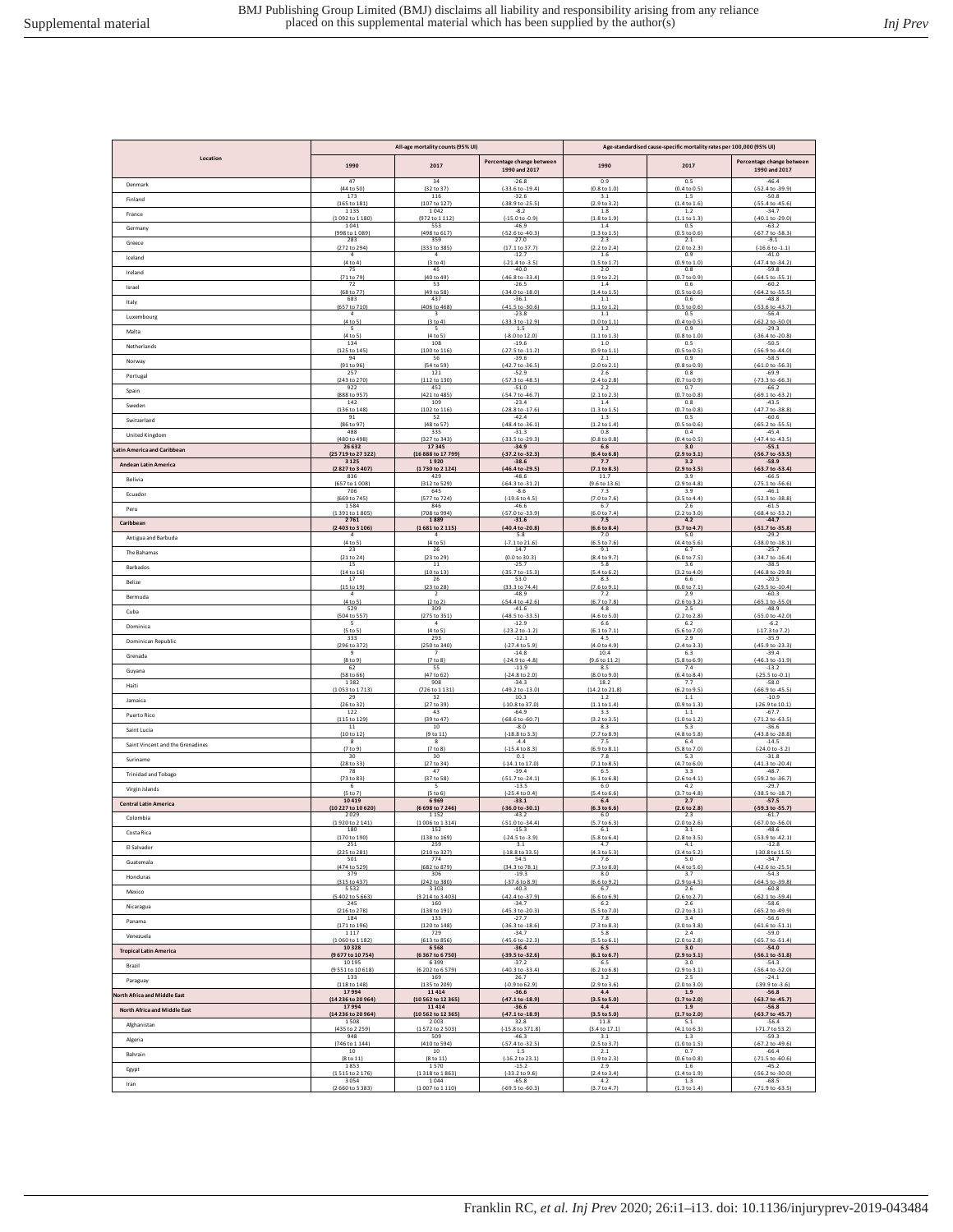|                                        | All-age mortality counts (95% UI) |                                 |                                              | Age-standardised cause-specific mortality rates per 100,000 (95% UI) |                     |                                                   |  |
|----------------------------------------|-----------------------------------|---------------------------------|----------------------------------------------|----------------------------------------------------------------------|---------------------|---------------------------------------------------|--|
| Location                               | 1990                              | 2017                            | Percentage change between<br>1990 and 2017   | 1990                                                                 | 2017                | Percentage change between<br>1990 and 2017        |  |
| Iraq                                   | 694                               | 575                             | $-17.1$                                      | 3.4                                                                  | 1.2                 | $-65.4$                                           |  |
|                                        | (479 to 838)                      | (500 to 671)                    | $(-35.3 \text{ to } 16.1)$                   | (2.5 to 4.0)                                                         | (1.0 to 1.3)        | (-72.2 to -54.0)                                  |  |
| Jordan                                 | 126                               | 108                             | $-14.1$                                      | 2.7                                                                  | 1.0                 | $-64.2$                                           |  |
|                                        | (104 to 147)                      | (90 to 129)                     | (-33.2 to 12.7)                              | (2.3 to 3.1)                                                         | (0.8 to 1.1         | $(-71.5 \text{ to } -53.7)$                       |  |
| Kuwait                                 | 33                                | 24                              | $-26.3$                                      | 1.8                                                                  | 0.6                 | $-66.8$                                           |  |
|                                        | (29 to 37                         | (22 to 27)                      | $(-35.8 to -15.5)$                           | (1.6 to 2.1)                                                         | (0.5 to 0.7)        | (-70.9 to -62.4                                   |  |
| Lebanon                                | 102                               | 88                              | $-13.7$                                      | 2.3                                                                  | 1.0                 | $-56.5$                                           |  |
|                                        | (84 to 124)                       | (71 to 108)                     | $(-35.2 \text{ to } 14.1)$                   | (1.9 to 2.8)                                                         | (0.8 to 1.2)        | $(-66.8 \text{ to } -43.6)$                       |  |
| Libva                                  | 139                               | 125                             | $-10.2$                                      | 3.0                                                                  | 1.8                 | $-40.1$                                           |  |
|                                        | (110 to 167)                      | (95 to 165)                     | $[-35.0 \text{ to } 29.1]$                   | (2.4 to 3.6)                                                         | (1.4 to 2.4         | $(-56.1 to -16.0)$                                |  |
| Morocco                                | 1262                              | 626<br>(492 to 772)             | $-50.4$<br>$(-62.0 to -35.8)$                | 4.3<br>(3.4 to 5.1)                                                  | 1.8<br>(1.4 to 2.2) | $-58.0$                                           |  |
| Palestine                              | (985 to 1527)<br>66               | 41                              | $-38.0$                                      | 2.7                                                                  | 0.9                 | $(-67.6 \text{ to } -46.0)$<br>$-66.7$            |  |
| Oman                                   | (52 to 80)                        | (34 to 53)                      | $(-52.0 to -16.8)$                           | (2.2 to 3.2)                                                         | (0.8 to 1.1)        | (-73.0 to -57.4)                                  |  |
|                                        | 115                               | 97                              | $-15.8$                                      | $5.6$                                                                | 2.5                 | $-54.5$                                           |  |
| Qatar                                  | (90 to 143)<br>11                 | (78 to 119)<br>36<br>(28 to 45) | (-38.9 to 15.9)<br>222.5<br>(139.2 to 338.0) | (4.4 to 7.0)<br>2.7                                                  | (2.1 to 3.1)<br>1.4 | $(-66.7 to -38.1)$<br>$-47.9$<br>(-60.8 to -31.2) |  |
| Saudi Arabia                           | (9 to 13)<br>1308                 | 1325                            | 1.3                                          | (2.2 to 3.2)<br>7.9                                                  | (1.1 to 1.7)<br>3.8 | $-51.9$                                           |  |
| Sudan                                  | (979 to 1699                      | (1004 to 1764)                  | (-34.8 to 61.9)                              | (5.9 to 10.1)                                                        | (3.0 to 4.8         | $(-68.0 to -25.5)$                                |  |
|                                        | 2507                              | 1 2 0 7                         | $-51.9$                                      | 8.6                                                                  | 2.5                 | $-70.6$                                           |  |
| Syria                                  | (1527 to 3597)                    | (924 to 1557)                   | $(-68.2 to -21.3)$                           | (5.4 to 12.0)                                                        | (2.0 to 3.2)        | (-79.9 to -54.0)                                  |  |
|                                        | 338                               | 152                             | $-54.8$                                      | 2.3                                                                  | 0.9                 | $-63.6$                                           |  |
| Tunisia                                | (273 to 412)                      | (123 to 186)                    | (-67.2 to -37.4)                             | (2.0 to 2.8)                                                         | (0.7 to 1.0)        | (-72.8 to -51.7)                                  |  |
|                                        | 257                               | 98                              | $-61.8$                                      | 2.7                                                                  | 0.9                 | $-67.2$                                           |  |
| Turkey                                 | (208 to 318)                      | (75 to 124)                     | $(-72.2 \text{ to } -48.6)$                  | (2.2 to 3.3)                                                         | (0.7 to 1.1)        | $(-75.9 \text{ to } -56.4)$                       |  |
|                                        | 2394                              | 861                             | $-64.0$                                      | 3.7                                                                  | $1.1\,$             | $-70.1$                                           |  |
| United Arab Emirates                   | (1918 to 2927)                    | (754 to 977)                    | $(-71.7 to -53.1)$                           | (3.0 to 4.4)                                                         | (1.0 to 1.2)        | $(-76.3 to -61.2)$                                |  |
|                                        | 55                                | 152                             | 177.1                                        | 3.2                                                                  | 1.9                 | $-40.7$                                           |  |
| Yemen                                  | (41 to 73)                        | (117 to 196)                    | (81.6 to 323.5)                              | (2.4 to 4.2)                                                         | (1.5 to 2.4)        | (-60.1 to -11.3)                                  |  |
|                                        | 1 2 0 3                           | 753                             | $-37.4$                                      | 6.3                                                                  | 2.3                 | $-63.7$                                           |  |
| iouth Asia                             | (495 to 1777)                     | (564 to 1016)                   | (-59.5 to 56.2)                              | (2.7 to 9.2)                                                         | (1.7 to 3.1)        | $(-75.4 \text{ to } -12.7)$                       |  |
|                                        | 155 253                           | 88238                           | $-43.2$                                      | 12.3                                                                 | 5.3                 | $-56.6$                                           |  |
| South Asia                             | (128 706 to 177 053)              | (81 684 to 94 567)              | (-50.3 to -31.3)                             | (10.4 to 13.8)                                                       | (4.9 to 5.7         | (-61.5 to -49.2                                   |  |
|                                        | 155 253                           | 88238                           | $-43.2$                                      | 12.3                                                                 | 5.3                 | $-56.6$                                           |  |
|                                        | (128 706 to 177 053)              | (81 684 to 94 567               | (-50.3 to -31.3)                             | (10.4 to 13.8)                                                       | (4.9 to 5.7)        | (-61.5 to -49.2                                   |  |
|                                        | 48958                             | 14029                           | $-71.3$                                      | 32.2                                                                 | 9.5                 | $-70.4$                                           |  |
| Bangladesh                             | (36 349 to 60 569)                | (11 156 to 17 788)              | (-77.8 to -59.8)                             | (24.8 to 38.7)                                                       | (7.6 to 12.1        | (-76.7 to -59.8)                                  |  |
|                                        | 49                                | 23                              | $-52.4$                                      | 7.6                                                                  | 2.6                 | $-65.4$                                           |  |
| Bhutan                                 | (36 to 62)                        | (17 to 29)                      | $(-66.9 to -33.8)$                           | (5.9 to 9.4)                                                         | (2.0 to 3.2)        | $(-74.7 to -53.4)$                                |  |
|                                        | 88 6 24                           | 60 199                          | $-32.1$                                      | 9.6                                                                  | 4.7                 | $-50.7$                                           |  |
| India                                  | (75 957 to 100 140)               | (55 881 to 64 484)              | $(-40.4 to -21.2)$                           | (8.4 to 10.7)                                                        | (4.4 to 5.1)        | (-56.2 to -43.7)                                  |  |
|                                        | 2748                              | 941                             | $-65.8$                                      | 11.3                                                                 | 3.4                 | $-69.6$                                           |  |
| Nepal                                  | (1874 to 3695                     | (715 to 1 143)                  | $[-76.0 \text{ to } -45.9]$                  | (8.2 to 14.6)                                                        | (2.7 to 4.1         | (-78.0 to -55.3                                   |  |
|                                        | 14875                             | 13046                           | $-12.3$                                      | 10.3                                                                 | 5.8                 | $-43.1$                                           |  |
| Pakistan                               | (10 210 to 20 026)                | (10 228 to 15 888)              | (-36.7 to 25.8)                              | (7.4 to 13.4)                                                        | (4.7 to 7.0)        | $(-57.5 to -23.0)$                                |  |
|                                        | 233 476                           | 98847                           | $-57.7$                                      | 13.2                                                                 | 5.0                 | $-62.0$                                           |  |
| Southeast Asia, East Asia, and Oceania | (216 544 to 248 298)              | (94 676 to 102 601)             | (-60.2 to -54.6)                             | (12.3 to 14.0)                                                       | (4.8 to 5.2         | (-64.2 to -59.5)                                  |  |
|                                        | 178957                            | 67029                           | $-62.5$                                      | 14.6                                                                 | 5.1                 | $-64.9$                                           |  |
| East Asia                              | (167 139 to 190 752)              | (62 954 to 69 713)              | (-65.1 to -59.8)                             | (13.7 to 15.6)                                                       | (4.9 to 5.3)        | (-67.0 to -62.5)                                  |  |
|                                        | 172843                            | 63781                           | $-63.1$                                      | 14.8                                                                 | 5.1                 | $-65.3$                                           |  |
| China                                  | (161 186 to 184 525)<br>1448      | (59 993 to 66 409)<br>1584      | $(-65.6 \text{ to } -60.3)$<br>9.4           | (13.8 to 15.8)                                                       | (4.9 to 5.3)<br>7.0 | (-67.5 to -62.9)<br>$-3.5$                        |  |
| North Korea                            | (1 185 to 1 766)                  | (1 291 to 1 920)                | $(-14.7 to 44.1)$                            | 7.3<br>(6.0 to 8.8)                                                  | (5.7 to 8.5)        | $(-24.3 \text{ to } 26.1)$                        |  |
| Taiwan (Province of China)             | 1685                              | 585                             | $-65.3$                                      | 8.6                                                                  | 2.0                 | $-76.1$                                           |  |
|                                        | (1628 to 1743)                    | (544 to 627)                    | $(-67.8 to -62.5)$                           | (8.3 to 8.9)                                                         | (1.9 to 2.2)        | $(-77.7 to -74.3)$                                |  |
| Oceania                                | 1028                              | 1852                            | 80.1                                         | 15.8                                                                 | 14.5                | $-8.3$                                            |  |
|                                        | (852 to 1219)                     | (1 500 to 2 239)                | (46.6 to 120.4)                              | (13.2 to 18.6)                                                       | (11.8 to 17.4       | (-25.6 to 11.2)                                   |  |
| American Samoa                         | $\ddot{\bf 4}$<br>(4 to 5)        | (3 to 4)                        | $-9.6$<br>$[-24.3 \text{ to } 7.5]$          | 9.1<br>(8.0 to 10.3)                                                 | 7.0<br>(6.2 to 7.8) | $-23.7$<br>(-35.4 to -10.1)                       |  |
| Federated States of Micronesia         | 10                                | 9                               | $-15.7$                                      | 10.5                                                                 | 8.4                 | $-20.3$                                           |  |
|                                        | (8 to 12)                         | (6 to 11)                       | (-43.8 to 14.1)                              | (8.7 to 12.9)                                                        | (5.4 to 11.0)       | (-47.4 to 6.4                                     |  |
| Fiji                                   | 57                                | 64                              | 13.4                                         | 7.6                                                                  | 7.1                 | $-6.6$                                            |  |
|                                        | (49 to 66)                        | (55 to 75)                      | $(-8.0 to 40.0)$                             | (6.7 to 8.7)                                                         | (6.1 to 8.3)        | (-23.8 to 14.1)                                   |  |
| Guam                                   | (7 to 8)                          | 8<br>(7 to 9)                   | 8.0<br>$(-7.7 to 27.4)$                      | 5.5<br>(4.9 to 6.1)                                                  | 4.7<br>(4.2 to 5.3) | $-13.9$<br>$(-26.0 \text{ to } 1.0)$              |  |
| Kiribati                               | 6                                 | 6                               | 9.6                                          | 7.1                                                                  | 5.2                 | $-26.8$                                           |  |
|                                        | (5 to 7)                          | (5 to 7)                        | (-15.0 to 42.1)                              | (6.1 to 8.1)                                                         | (4.2 to 6.3)        | (-41.9 to -7.7                                    |  |
| Marshall Islands                       | -5                                | 6                               | 25.4                                         | 12.1                                                                 | 11.0                | $-9.8$                                            |  |
|                                        | (4 to 6)                          | (5 to 7)                        | $(-0.8 to 57.1)$                             | (10.6 to 14.0)                                                       | (9.0 to 13.3        | $(-27.7 \text{ to } 11.7)$                        |  |
| Northern Mariana Islands               | $\ddot{a}$                        | 3                               | $-12.0$                                      | 7.9                                                                  | 6.6                 | $-16.5$                                           |  |
|                                        | (3 to 4)                          | (3 to 4)                        | $(-30.6 \text{ to } 11.0)$                   | (6.6 to 9.3)                                                         | (5.7 to 7.5)        | (-32.7 to 3.3)                                    |  |
| Papua New Guinea                       | 797                               | 1541                            | 93.4                                         | 19.3                                                                 | 16.4                | $-14.8$                                           |  |
|                                        | (640 to 969)                      | (1 212 to 1 897)                | (52.9 to 144.5)                              | (15.4 to 23.2)                                                       | (13.0 to 20.2)      | $(-32.9 \text{ to } 6.7)$                         |  |
| Samoa                                  | 9                                 | 9                               | $-4.0$                                       | 6.1                                                                  | 4.8                 | $-20.8$                                           |  |
|                                        | (8 to 11)                         | (7 to 11)                       | (-26.5 to 22.7)                              | (5.0 to 7.3)                                                         | (3.8 to 5.9         | $(-39.4 to 0.7)$                                  |  |
| Solomon Islands                        | 40                                | 63                              | 57.6                                         | 12.8                                                                 | 10.3                | $-19.5$                                           |  |
|                                        | (32 to 49)                        | (50 to 77)                      | (20.7 to 102.0)                              | (10.2 to 16.0)                                                       | (8.2 to 12.6)       | (-38.4 to 4.4)                                    |  |
| Tonga                                  | 6                                 | 7                               | 14.1                                         | 6.3                                                                  | 6.7                 | 5.7                                               |  |
|                                        | (5 to 7)                          | (6 to 8)                        | $(-9.5 to 46.1)$                             | (5.5 to 7.3)                                                         | (5.5 to 8.0)        | (-15.8 to 33.9)                                   |  |
| Vanuatu                                | 16                                | 31                              | 92.9                                         | 11.7                                                                 | 11.1                | $-4.7$                                            |  |
|                                        | (12 to 21)                        | (22 to 42)                      | (39.9 to 165.6)                              | (8.6 to 15.1)                                                        | (8.0 to 15.2        | $(-30.6 \text{ to } 30.3)$                        |  |
| <b>Southeast Asia</b>                  | 53 4 9 1                          | 29965                           | $-44.0$                                      | 10.5                                                                 | 4.8                 | $-54.2$                                           |  |
|                                        | (46 889 to 59 151)                | (28 393 to 31 803)              | $(-49.7 to -36.1)$                           | (9.4 to 11.5)                                                        | (4.6 to 5.1)        | (-58.4 to -48.8)                                  |  |
| Cambodia                               | 3071                              | 1304                            | $-57.5$                                      | 22.6                                                                 | 8.4                 | $-62.8$                                           |  |
|                                        | (2473 to 3652)                    | (1 113 to 1 537)                | $(-66.4 \text{ to } -44.7)$                  | (19.1 to 26.0)                                                       | (7.3 to 9.8)        | (-69.5 to -53.4)                                  |  |
| Indonesia                              | 17387                             | 5727                            | $-67.1$                                      | 8.3                                                                  | 2.5                 | $-69.7$                                           |  |
|                                        | (14 900 to 19 411)                | (5 285 to 6 190)                | $(-70.5 \text{ to } -62.1)$                  | $(7.2 \text{ to } 9.2)$                                              | (2.3 to 2.7)        | (-72.6 to -65.9                                   |  |
| Laos                                   | 872                               | 481                             | $-44.8$                                      | 18.2                                                                 | 7.0                 | $-61.8$                                           |  |
|                                        | (658 to 1 102)                    | (371 to 591)                    | $(-60.2 to -28.9)$                           | (14.3 to 22.2)                                                       | (5.5 to 8.5)        | $(-71.1$ to $-52.1)$                              |  |
| Malaysia                               | 736                               | 875                             | 19.0                                         | 4.6                                                                  | 3.0                 | $-35.2$                                           |  |
|                                        | (645 to 829)                      | (782 to 991)                    | $(-0.3 to 44.3)$                             | (4.1 to 5.1)                                                         | (2.7 to 3.3)        | $(-45.1 to -23.1)$                                |  |
| Maldives                               | 37                                | 14                              | $-61.7$                                      | 16.4                                                                 | 3.7                 | $-77.3$                                           |  |
|                                        | (28 to 46)                        | (12 to 16)                      | $(-69.6 \text{ to } -50.1)$                  | (13.1 to 19.4)                                                       | (3.3 to 4.1)        | $(-81.3 to -71.7)$                                |  |
| Mauritius                              | 51                                | 46                              | $-9.2$                                       | 4.9                                                                  | $3.2\,$             | $-33.8$                                           |  |
|                                        | (48 to 54)                        | (42 to 51)                      | $(-18.8 \text{ to } 1.4)$                    | (4.6 to 5.2)                                                         | (2.9 to 3.6)        | $(-40.7 to -26.1)$                                |  |
| Myanmar                                | 7652                              | 3 1 3 6                         | $-59.0$                                      | 16.5                                                                 | 6.4                 | $-61.3$                                           |  |
|                                        | (5861 to 9711)                    | (2632 to 3673)                  | $(-69.5 \text{ to } -44.0)$                  | (12.9 to 20.6)                                                       | (5.3 to 7.5)        | $(-70.9 to -48.5)$                                |  |
| Philippines                            | 4977                              | 5 2 4 5                         | 5.4                                          | 7.4                                                                  | 5.3                 | $-28.6$                                           |  |
| Sri Lanka                              | (4466 to 5502)                    | (4 635 to 5 970)                | $(-10.3 to 25.1)$                            | (6.8 to 8.0)                                                         | (4.7 to 6.0)        | $(-38.0 to -17.0)$                                |  |
|                                        | 1249                              | 1037                            | $-17.0$                                      | 8.3                                                                  | 4.7                 | $-43.7$                                           |  |
| Seychelles                             | (1136 to 1353)                    | (857 to 1 237)                  | $(-32.2 \text{ to } 1.0)$                    | (7.7 to 8.9)                                                         | (3.9 to 5.5)        | $(-53.8$ to $-31.6)$                              |  |
|                                        | 10                                | 12                              | 18.2                                         | 15.9                                                                 | 11.8                | $-25.7$                                           |  |
| Thailand                               | (10 to 11)                        | (11 to 14)                      | (5.6 to 33.6)                                | (14.6 to 17.1)                                                       | (10.8 to 12.8)      | $(-33.7 to -16.6)$                                |  |
|                                        | 6049                              | 5045                            | $-16.6$                                      | 10.7                                                                 | 7.0                 | $-35.0$                                           |  |
| Timor-Leste                            | (5 152 to 6 903)                  | (4 481 to 5 651)                | $(-30.5 to 2.3)$                             | (9.2 to 12.1)                                                        | (6.2 to 7.7)        | (-44.7 to -22.2)                                  |  |
|                                        | 122                               | 70                              | $-42.2$                                      | 12.8                                                                 | 5.3                 | $-58.6$                                           |  |
| Vietnam                                | (85 to 159)                       | (40 to 88)                      | $(-66.5 \text{ to } -15.9)$                  | (9.7 to 16.0)                                                        | (3.2 to 6.4)        | $(-74.8 \text{ to } -44.2)$                       |  |
|                                        | 11 20 6                           | 6932                            | $-38.1$                                      | 15.1                                                                 | 7.7                 | $-48.7$                                           |  |
| Sub-Saharan Africa                     | (9 147 to 13 382)                 | (5 983 to 7 854)                | $(-50.2 to -22.2)$                           | (12.7 to 17.7)                                                       | (6.7 to 8.8)        | (-57.9 to -37.6)                                  |  |
|                                        | 43 056                            | 41753                           | $-3.0$                                       | 7.2                                                                  | 3.9                 | $-45.6$                                           |  |
| Central sub-Saharan Africa             | (33 992 to 51 701)                | (37 181 to 46 533)              | (-19.9 to 25.1)                              | (6.0 to 8.4)                                                         | (3.6 to 4.3)        | (-53.6 to -33.7)                                  |  |
|                                        | 9065                              | 8746                            | $-3.5$                                       | 11.7                                                                 | 6.0                 | $-48.8$                                           |  |
| Angola                                 | (6 114 to 12 063)                 | (6964 to 11080)                 | $(-29.5 \text{ to } 40.6)$                   | (8.4 to 15.2)                                                        | (4.9 to 7.3)        | $(-61.1 to -29.7)$                                |  |
|                                        | 2746                              | 2005                            | $-27.0$                                      | 18.4                                                                 | 5.9                 | $-68.1$                                           |  |
|                                        | (1488 to 4076)                    | (1517 to 2569)                  | (-52.8 to 27.7)                              | (10.8 to 26.5)                                                       | (4.7 to 7.3)        | $(-77.9 to -46.7)$                                |  |
|                                        | 424                               | 495                             | 16.9                                         | 12.3                                                                 | 9.7                 | $-20.6$                                           |  |
| Central African Republic               | (227 to 595)                      | (352 to 677)                    | (-20.3 to 124.4)                             | (7.4 to 16.4)                                                        | (7.1 to 12.8)       | (-43.6 to 38.3)                                   |  |
|                                        | 335                               | 247                             | $-26.2$                                      | 11.3                                                                 | 4.9                 | $-56.9$                                           |  |
| Congo (Brazzaville)                    | (243 to 447)                      | (185 to 317)                    | $(-46.9 to 4.0)$                             | (8.8 to 14.5)                                                        | (3.7 to 6.1)        | $(-67.8$ to $-42.9)$                              |  |
|                                        | 5380                              | 5878                            | 9.3                                          | 9.9                                                                  | 5.9                 | $-39.7$                                           |  |
| DR Congo                               | (3474 to 7481)                    | (4 265 to 8 010)                | $(-28.0 \text{ to } 72.7)$                   | (6.7 to 13.1)                                                        | (4.6 to 7.7)        | $(-57.4 \text{ to } -12.0)$                       |  |
|                                        | 86                                | 50                              | $-42.0$                                      | 14.6                                                                 | 3.6                 | $-75.5$                                           |  |
| <b>Equatorial Guinea</b>               | (59 to 116)                       | (33 to 74)                      | $(-63.9 \text{ to } -8.1)$                   | (10.7 to 19.0)                                                       | (2.4 to 5.3)        | $(-84.3 to -63.1)$                                |  |